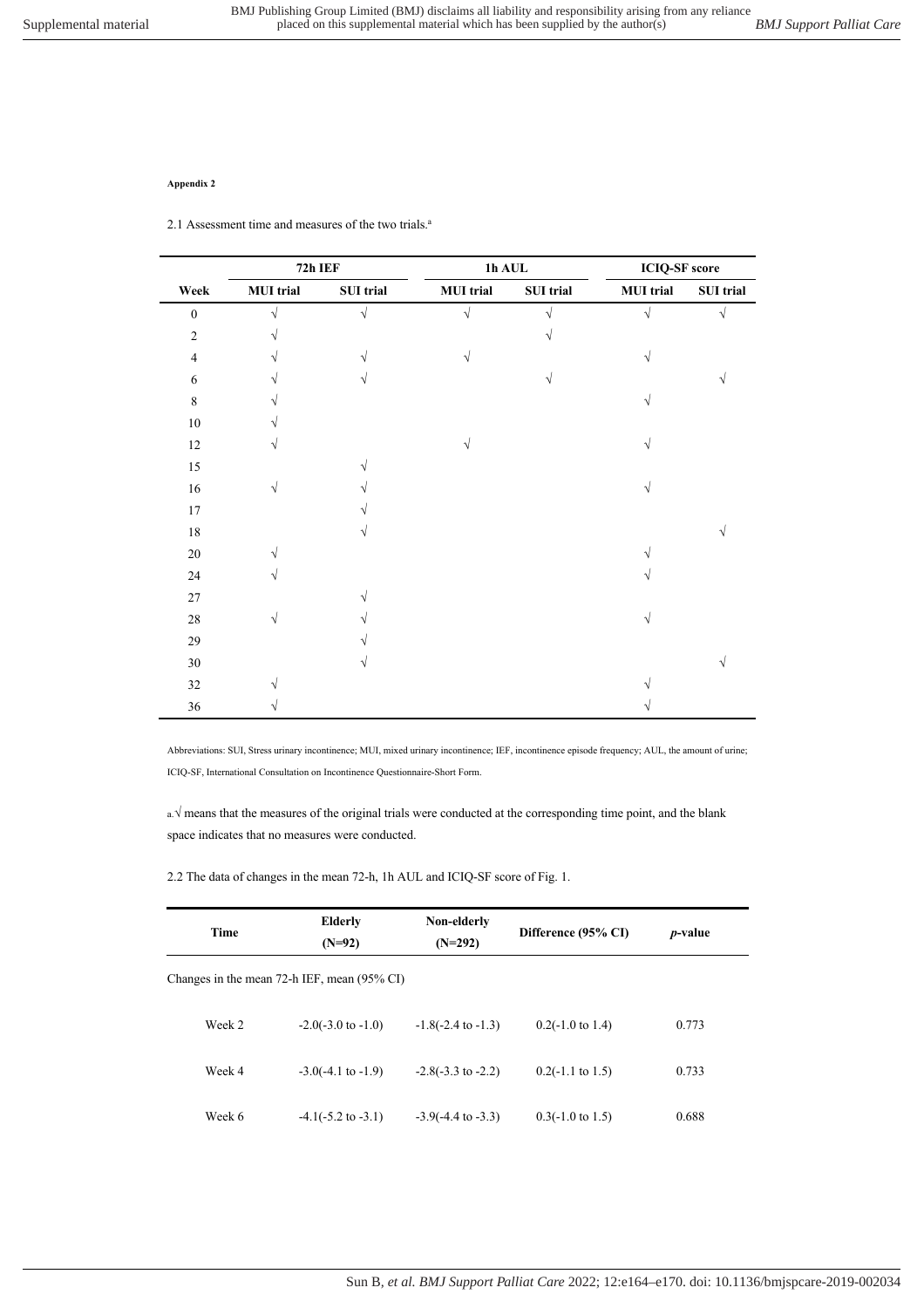| Week 8  | $-3.3(-4.7 \text{ to } -1.9)$               | $-4.9(-5.7 \text{ to } -4.1)$    | $-1.6(-3.3 \text{ to } 0.1)$  | 0.066     |
|---------|---------------------------------------------|----------------------------------|-------------------------------|-----------|
| Week10  | $-4.1(-5.4 \text{ to } -2.7)$               | $-5.6(-6.4 \text{ to } -4.9)$    | $-1.6(-3.2 \text{ to } 0.1)$  | 0.059     |
| Week 12 | $-4.1(-5.4 \text{ to } -2.8)$               | $-6.6(-7.3 \text{ to } -5.8)$    | $-2.5(-4.1 \text{ to } -0.9)$ | 0.003     |
| Week 15 | $-6.0(-7.0 \text{ to } -5.0)$               | $-4.3(-4.8 \text{ to } -3.8)$    | $1.7(0.5 \text{ to } 2.9)$    | 0.007     |
| Week 16 | $-5.5(-6.3 \text{ to } -4.6)$               | $-5.3(-5.7 \text{ to } -4.8)$    | $0.2(-0.8 \text{ to } 1.2)$   | 0.722     |
| Week 17 | $-6.3(-7.3 \text{ to } -5.3)$               | $-4.5(-5.0 \text{ to } -4.0)$    | $1.8(0.6 \text{ to } 3.0)$    | 0.003     |
| Week 18 | $-5.9(-7.0 \text{ to } -4.8)$               | $-4.6(-5.2 \text{ to } -4.1)$    | 1.2( $-0.002$ to 2.5)         | 0.050     |
| Week 20 | $-5.4(-6.9 \text{ to } -4.0)$               | $-7.1(-8.0 \text{ to } -6.3)$    | $-1.7(-3.5 \text{ to } 0.1)$  | $0.061\,$ |
| Week 24 | $-5.7(-7.1$ to $-4.2)$                      | $-7.3(-8.2 \text{ to } -6.5)$    | $-1.7(-3.4 \text{ to } 0.1)$  | 0.061     |
| Week 27 | $-6.0(-7.1 \text{ to } -4.8)$               | $-4.6(-5.2 \text{ to } -4.0)$    | $1.4(0.1 \text{ to } 2.8)$    | 0.040     |
| Week 28 | $-6.2(-7.1 \text{ to } -5.3)$               | $-5.7(-6.2 \text{ to } -5.2)$    | $0.5(-0.5 \text{ to } 1.5)$   | 0.343     |
| Week 29 | $-6.3(-7.4 \text{ to } -5.2)$               | $-4.8(-5.4 \text{ to } -4.3)$    | $1.4(0.2 \text{ to } 2.7)$    | 0.026     |
| Week 30 | $-6.4(-7.5 \text{ to } -5.2)$               | $-5.1(-5.6 \text{ to } -4.5)$    | $1.3(-0.04 \text{ to } 2.6)$  | 0.057     |
| Week 32 | $-6.8(-8.2 \text{ to } -5.3)$               | $-7.9(-8.5 \text{ to } -6.9)$    | $-0.9(-2.7 \text{ to } 0.8)$  | 0.294     |
| Week 36 | $-7.3(-8.6 \text{ to } -6.0)$               | $-8.2(-9.0 \text{ to } -7.5)$    | $-0.9(-2.5 \text{ to } 0.7)$  | 0.260     |
|         | Changes in the mean1h AUL(g), mean (95% CI) |                                  |                               |           |
| Week 2  | $-3.4(-7.0 \text{ to } 0.1)$                | $-6.1(-8.0 \text{ to } -4.3)$    | $-2.7(-6.8 \text{ to } 1.5)$  | 0.209     |
| Week 4  | $-7.5(-10.5$ to $-4.5)$                     | $-7.1(-8.9 \text{ to } -5.3)$    | $0.4(-3.2 \text{ to } 4.1)$   | 0.808     |
| Week 6  | $-8.4(-11.7 \text{ to } -5.1)$              | $-10.0(-11.6 \text{ to } -8.3)$  | $-1.5(-5.4 \text{ to } 2.3)$  | 0.441     |
| Week 12 | $-11.1(-14.2$ to $-7.9)$                    | $-12.4(-14.2 \text{ to } -10.5)$ | $-1.3(-5.2 \text{ to } 2.5)$  | 0.496     |

Changes in the meanICIQ-SF score, mean (95% CI)